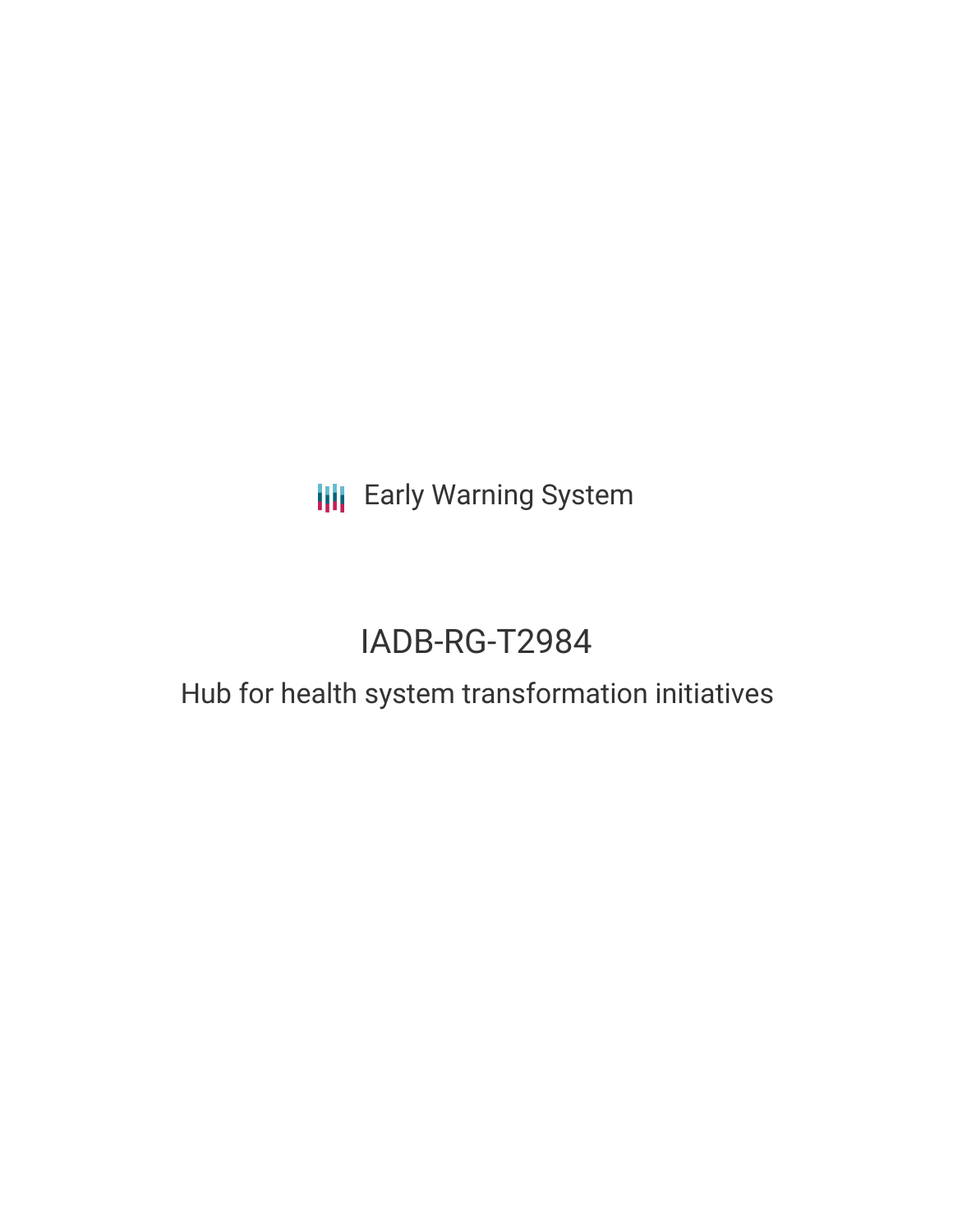

### **Quick Facts**

| Inter-American Development Bank (IADB)      |
|---------------------------------------------|
| Active                                      |
| C                                           |
| 2017-07-20                                  |
| Education and Health, Technical Cooperation |
| Grant                                       |
| $$0.30$ million                             |
| \$0.30 million                              |
|                                             |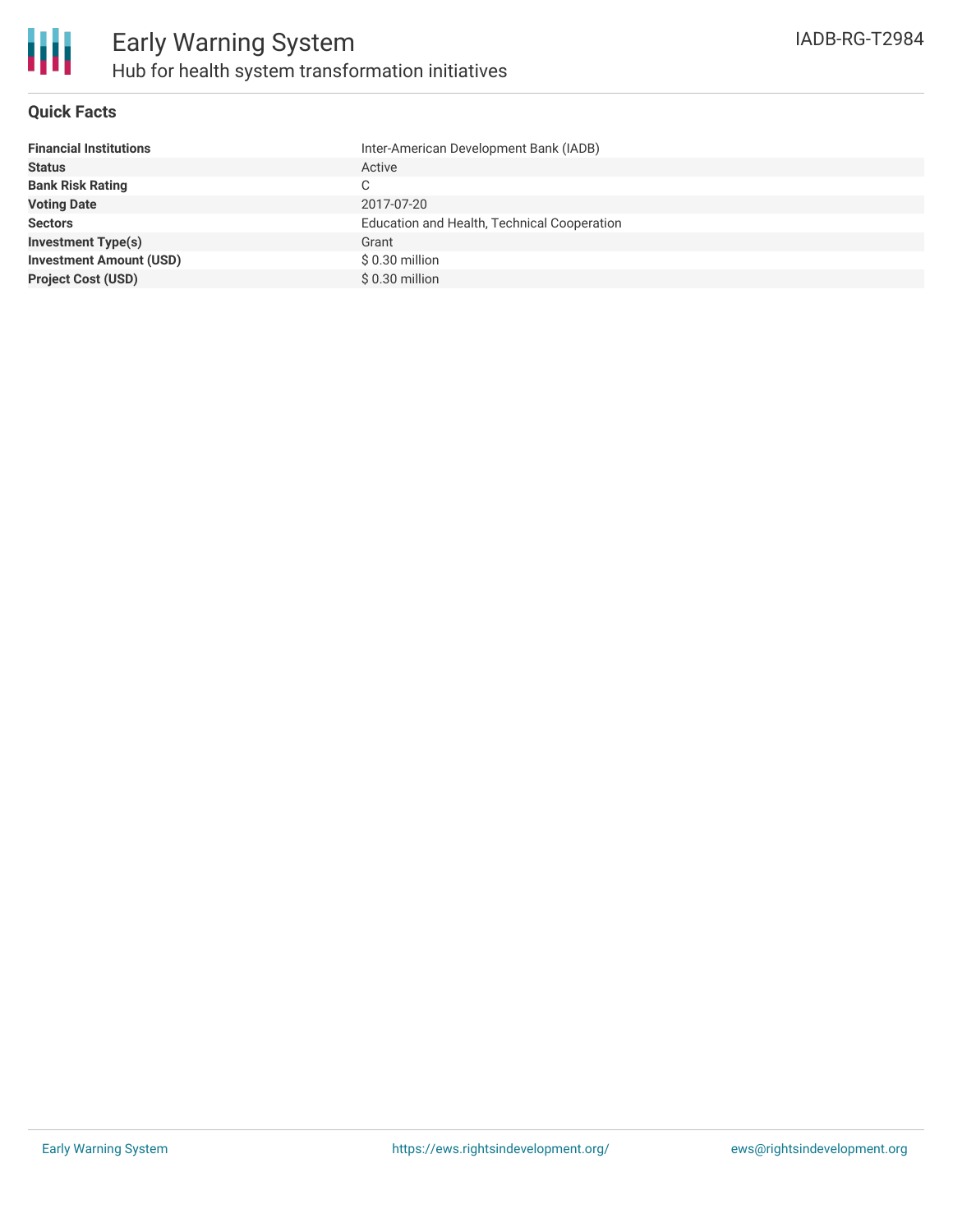

### **Project Description**

IDB: Objetive: To create a knowledge hub on transformative initiatives of health systems implemented in Latin America and the Caribbean (LAC) and other regions, such as Spain, the United Kingdom, and others. Given the magnitude and complexity of the challenges facing health systems, it is essential that the countries of Latin America and the Caribbean (LAC) have access to a platform that provides knowledge and technical support to the design and implementation of systemic reforms, and that facilitates the dialogue among countries for learning exchanges. The target participants for the knowledge hub are Ministries of Health, Ministries of Finance, Health Insurance Institutions, Health Services Management Institutions, academic teams, and researchers.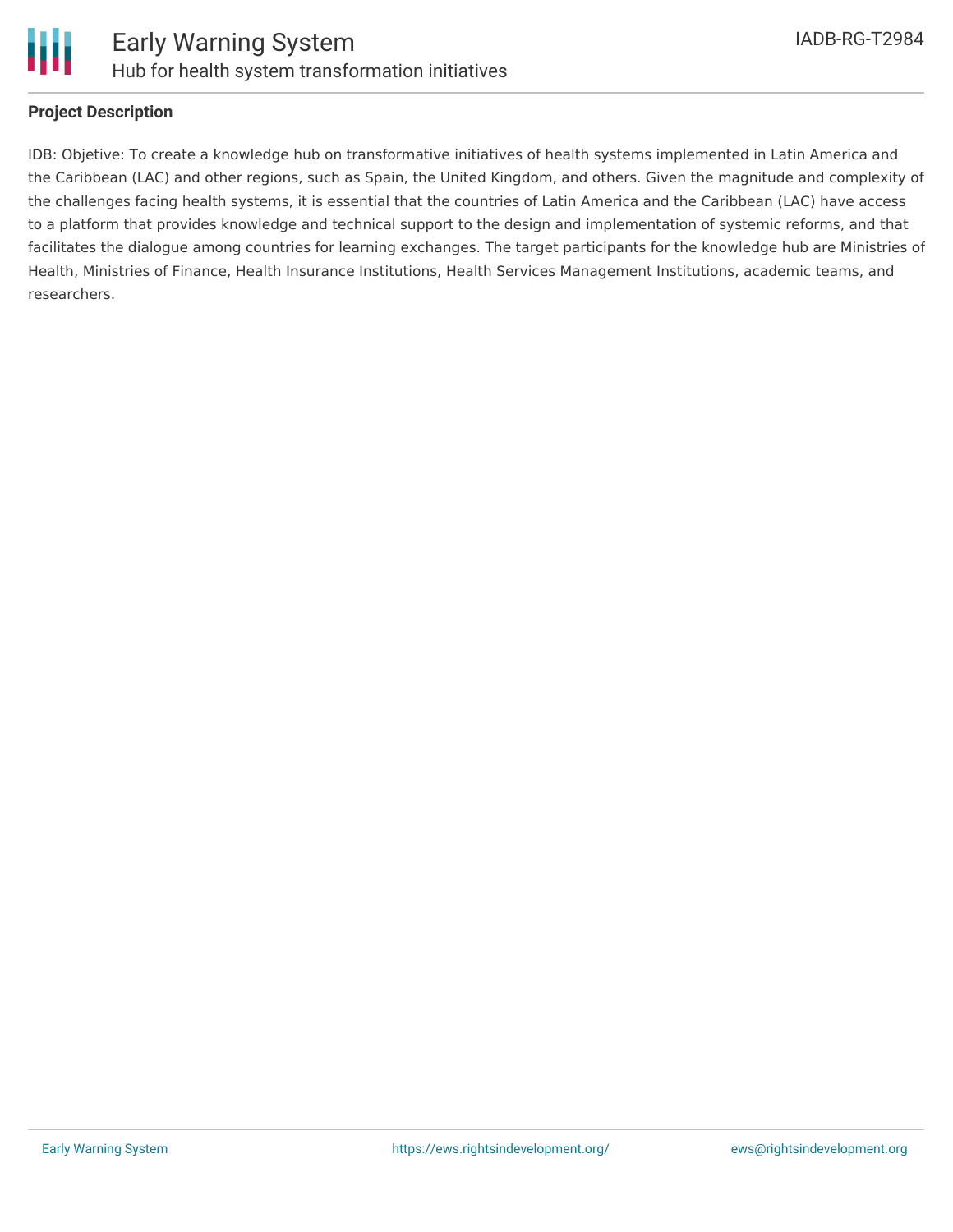

### Early Warning System Hub for health system transformation initiatives

### **Investment Description**

• Inter-American Development Bank (IADB)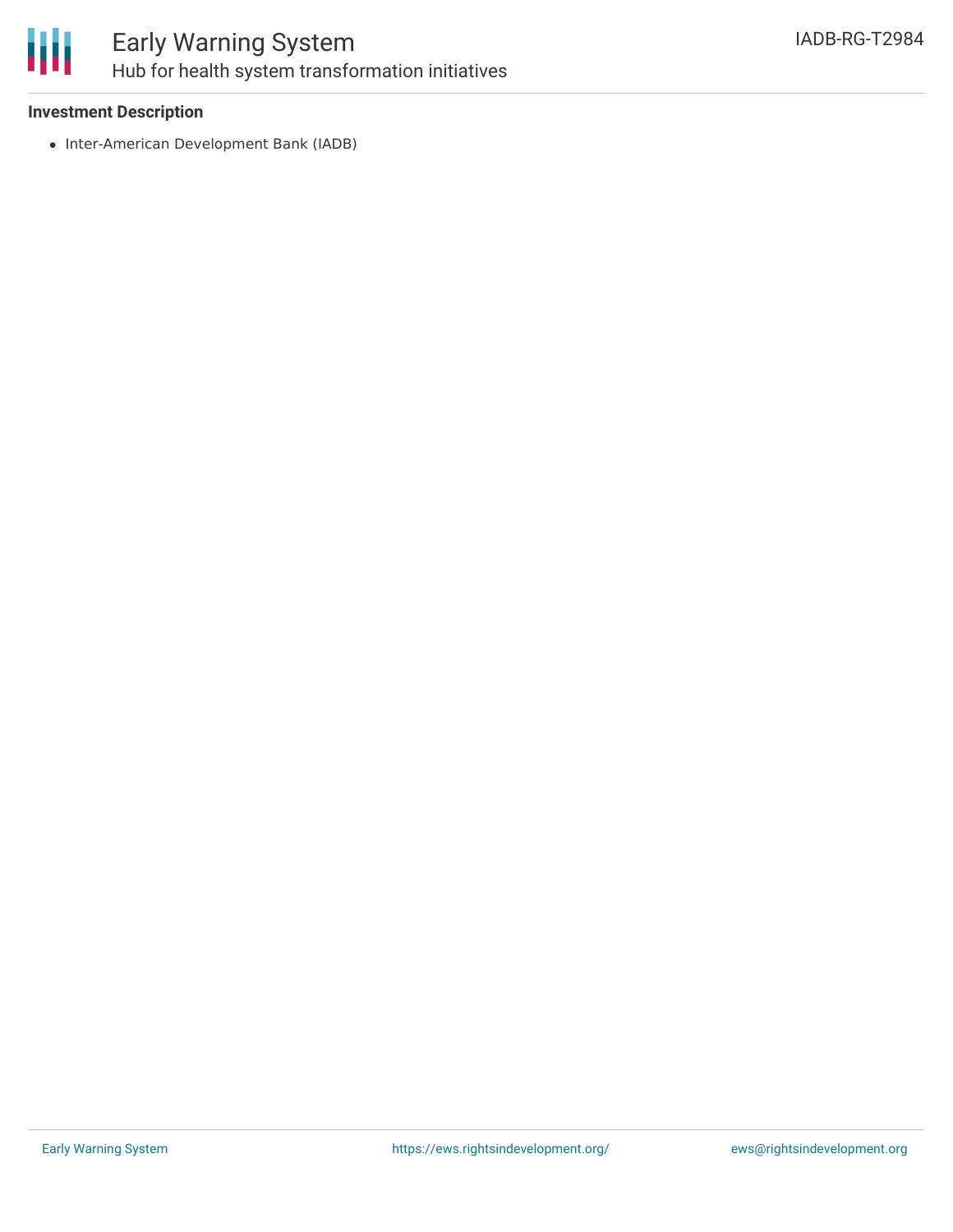

### **Contact Information**

ACCOUNTABILITY MECHANISM OF IADB

The Independent Consultation and Investigation Mechanism (MICI) is the independent complaint mechanism and fact-finding body for people who have been or are likely to be adversely affected by an Inter-American Development Bank (IDB) or Inter-American Investment Corporation (IIC)-funded project. If you submit a complaint to MICI, they may assist you in addressing the problems you raised through a dispute-resolution process with those implementing the project and/or through an investigation to assess whether the IDB or IIC is following its own policies for preventing or mitigating harm to people or the environment. You can submit a complaint by sending an email to MICI@iadb.org. You can learn more about the MICI and how to file a complaint at http://www.iadb.org/en/mici/mici,1752.html (in English) or http://www.iadb.org/es/mici/mici,1752.html (Spanish).